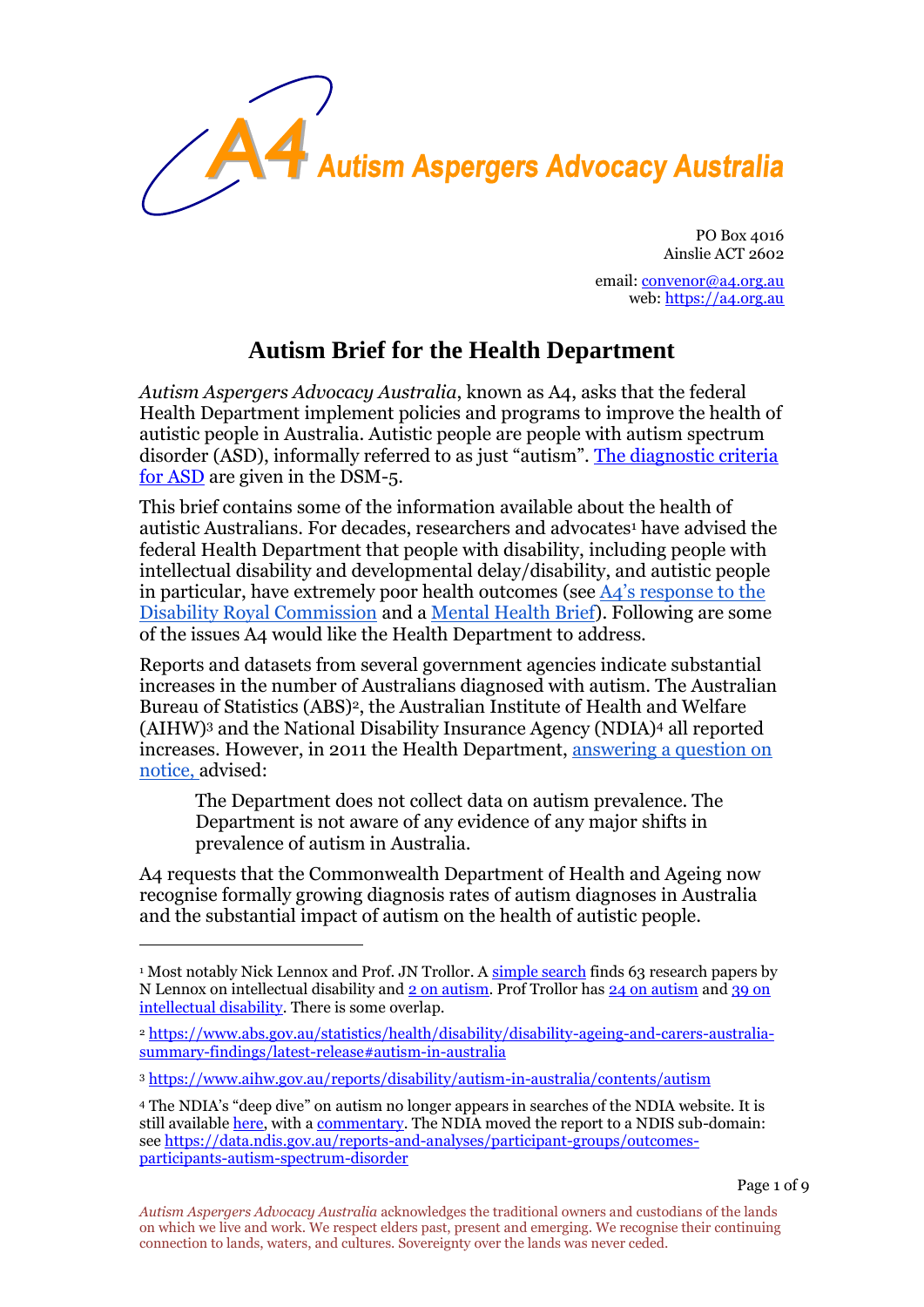In addition, A4 asks that the Health Department:

- recognise ASD is a distinct, increasingly diagnosed, and usually severe disability.
- create a *Roadmap for Improving the Health of Autistic People*. Autistic Australians, like autistic people overseas, often have unnecessarily and inappropriately poor health outcomes. A4 expects the Health Department to recognise deficits and improve health outcomes for autistic people in Australia. The Health Department already has a *[National Roadmap for Improving the Health of People with](https://www.health.gov.au/initiatives-and-programs/national-roadmap-for-improving-the-health-of-people-with-intellectual-disability)  [Intellectual Disability](https://www.health.gov.au/initiatives-and-programs/national-roadmap-for-improving-the-health-of-people-with-intellectual-disability)* that does not address the needs of autistic people.
- fund fully ASD diagnosis for people of all ages. Medicare items for autism diagnosis cut-off at age 13 years and covers a small fraction of the cost. ASD is usually life-long, so people who are undiagnosed by age 13 years are still autistic … and everyone benefits from their being diagnosed. A4 believes that underfunding diagnoses for children and refusing to fund ASD diagnostic services to people aged over 13 years contravenes the CRPD.
- co-design policy and programs to improve health outcomes for autistic people with the autistic sector. Co-designed policy and programs are more likely to be effective and economic.
- address mental health and behaviour support needs of autistic Australians, especially the support that is not available through the NDIA.

The Health Department would benefit from updating and increasing its understanding of ASD. Tellingly, Health did not make a submission to [the](https://www.aph.gov.au/Parliamentary_Business/Committees/Senate/Autism)  [Senate Select Committee on Autism;](https://www.aph.gov.au/Parliamentary_Business/Committees/Senate/Autism) it relied instead on a joint submission with the Departments of Social Services (DSS) and Education, Skills and Employment (DESE), with input from the Attorney-General's Department and the Department of Industry, Science, Energy and Resources (DISER) for its [submission](https://www.aph.gov.au/DocumentStore.ashx?id=24d1048a-8192-4d49-bbdd-cb9a95bf35cf&subId=687923) (July 2020). Their combined submission starts by claiming "autism spectrum disorder (also simply termed autism) is a pervasive developmental disorder …". This outdated view, from the DSM-IV (1994), was superseded by the DSM-5 (2013) that classified ASD as a *neurodevelopmental* disorder.

The combined submission to the Committee also says:

In 2018, the Australian Bureau of Statistics (ABS) reported\* there were 205,200 Australians with autism, a 25.1 per cent increase from the 164,000 people with the condition reported in 2015.

**A4**<br>A4 Autism Aspergers Advocacy Australia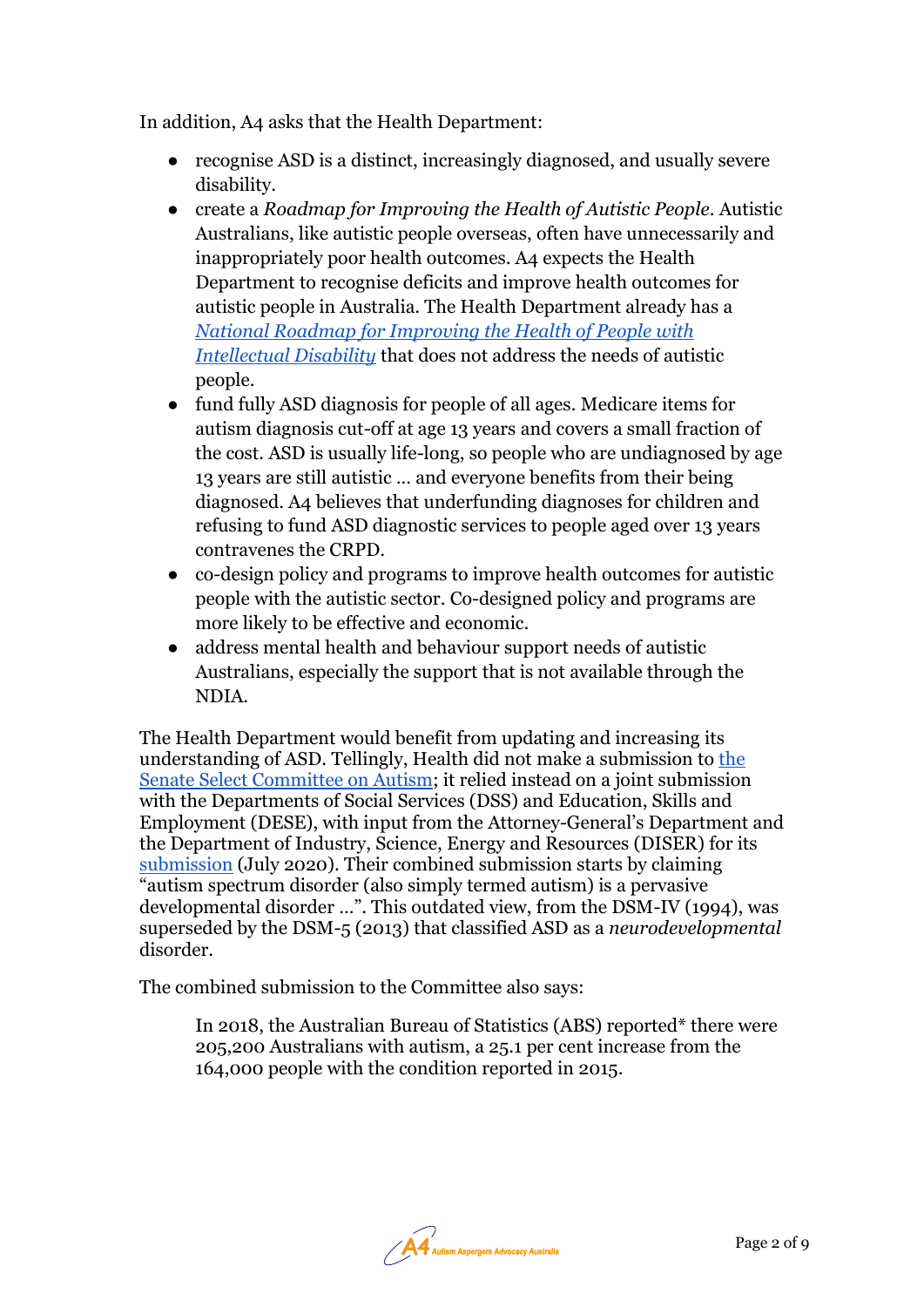The ABS actually wrote5:

In 2018:

- there were 205,200 Australians with autism, a 25.1% increase from the 164,000 with the condition in 2015.
- males were 3.5 times more likely than females to have the condition, with prevalence rates of 1.3% and 0.4% respectively.

The combined submission also says, "The number of people with autism in Australia has increased considerably in recent years, which has been attributed to increased awareness of the condition, changes in definitions, services and attitudes". They do not indicate who said this, and Google does not find a reference.

While there is anecdotal evidence of "increased awareness of the condition", the "changes in definitions"<sup>6</sup> narrowed the diagnostic criteria, it did not broaden them. This would result in fewer people meeting the diagnostic criteria, not more. "Services and attitudes" (meaning diagnostic practice awareness?) in Australia and in some other countries have improved. Anecdotally, new psychologists are better trained in autism diagnosis.

When bureaucrats attribute increasing autism diagnosis rates to "increased awareness" they mean/imply recent diagnoses are for less severe disability. The ABS reports that 87% of autistic Australians had severe or profound disability in 2003 but this dropped to 68.9% in 2018. The most recent report shows more than 2/3rds of autistic people have severe or profound disability. More people are being diagnosed autistic without being diagnosed with intellectual disability. The ABS's latest reporting on autism in 2018 says:

## **Severity of disability**

In 2018, among all people with autism, 68.9% (141,400) reported having a profound or severe core activity limitation, that is, they need help or supervision with at least one of the following three activities: communication, self-care and mobility.

Almost half (44.1%) of all people with autism had a profound or severe communication restriction. This indicates they needed assistance at least some of the time to understand or be understood by others, for example they may communicate more effectively using sign language or other forms of non-verbal communication.

Similarly, one in two (50.9%) of all people with autism had a profound or severe mobility restriction, indicating that they needed help or supervision to move around.

<sup>6</sup> Comparing criteria for DSM-IV *Pervasive Developmental Disorders* with DSM-5 *Autism Spectrum Disorder*. "Changes in definition" differ substantially from changes in diagnostic practice with its improving recognition of ASD without ID.



<sup>5</sup> [https://www.abs.gov.au/statistics/health/disability/disability-ageing-and-carers-australia](https://www.abs.gov.au/statistics/health/disability/disability-ageing-and-carers-australia-summary-findings/latest-release#autism-in-australia)[summary-findings/latest-release#autism-in-australia](https://www.abs.gov.au/statistics/health/disability/disability-ageing-and-carers-australia-summary-findings/latest-release#autism-in-australia)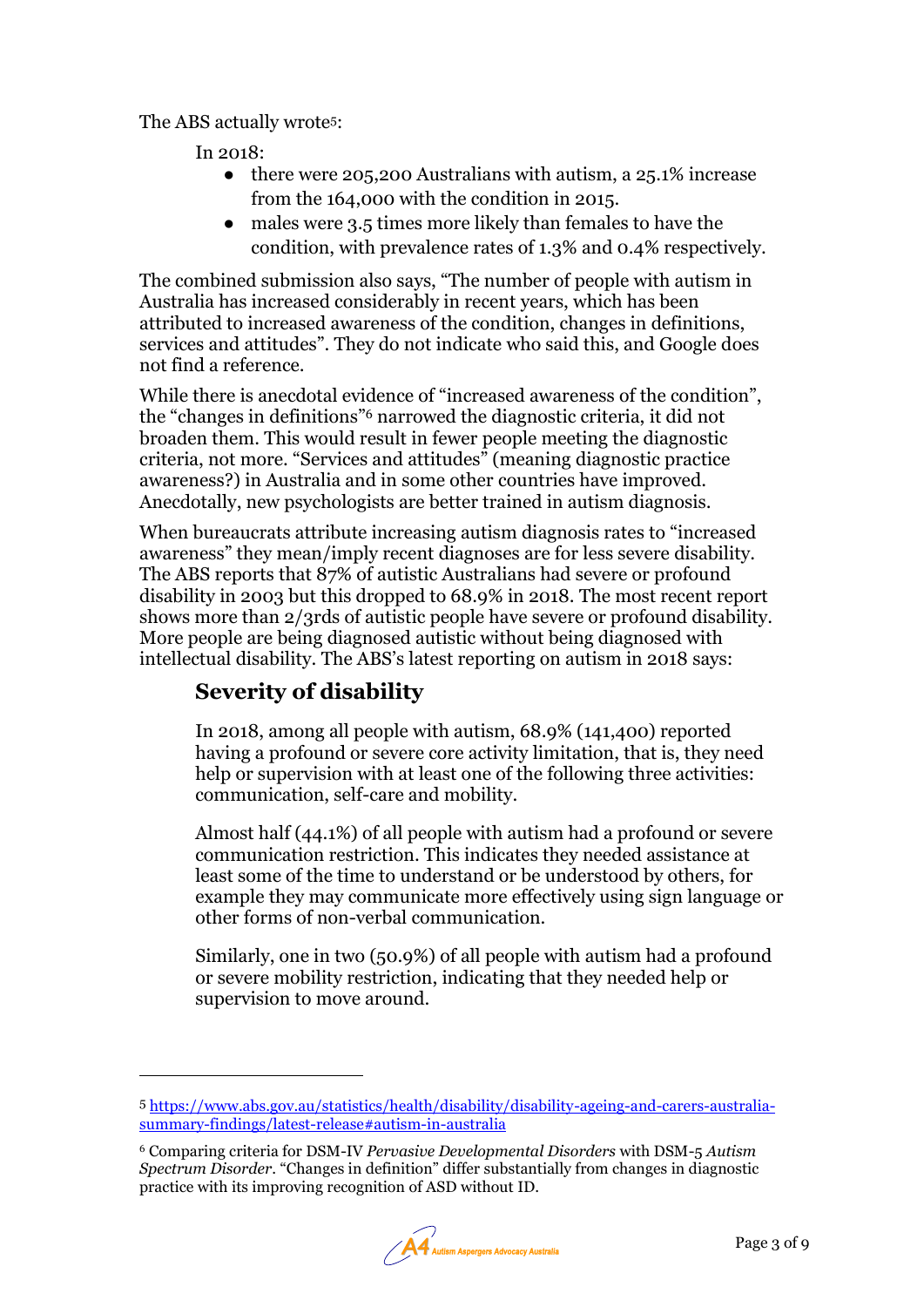Just over one third (36.0%) of all people with autism had a profound or severe self-care limitation, indicating they need support or supervision with dressing, bathing, eating or toileting.

Note that autism data from the USA is usually for 7- or 8-year-olds. The diagnosis rates and their growth in Australia are like the USA for the same age group. Also, the variation between states is seen in both countries.

The following figure from the ABS shows the age distribution of disability in the Australian population.



Disability prevalence rates by age - 2015, 2018

Overall, the percentage of Australians with disability is decreasing. This is quite different from the autistic sub-population where diagnoses are increasing at a substantial rate.

Autism is a distinct disability: it is not just a part of some other disability type. Autistic Australians show a very different age profile. The ABS reports that the age distribution for autism diagnoses (which is often interpreted as being indicative of "prevalence") in 2018 was:



Source: Australian Bureau of Statistics, Disability, Ageing and Carers, Australia: Summary of Findings 2018

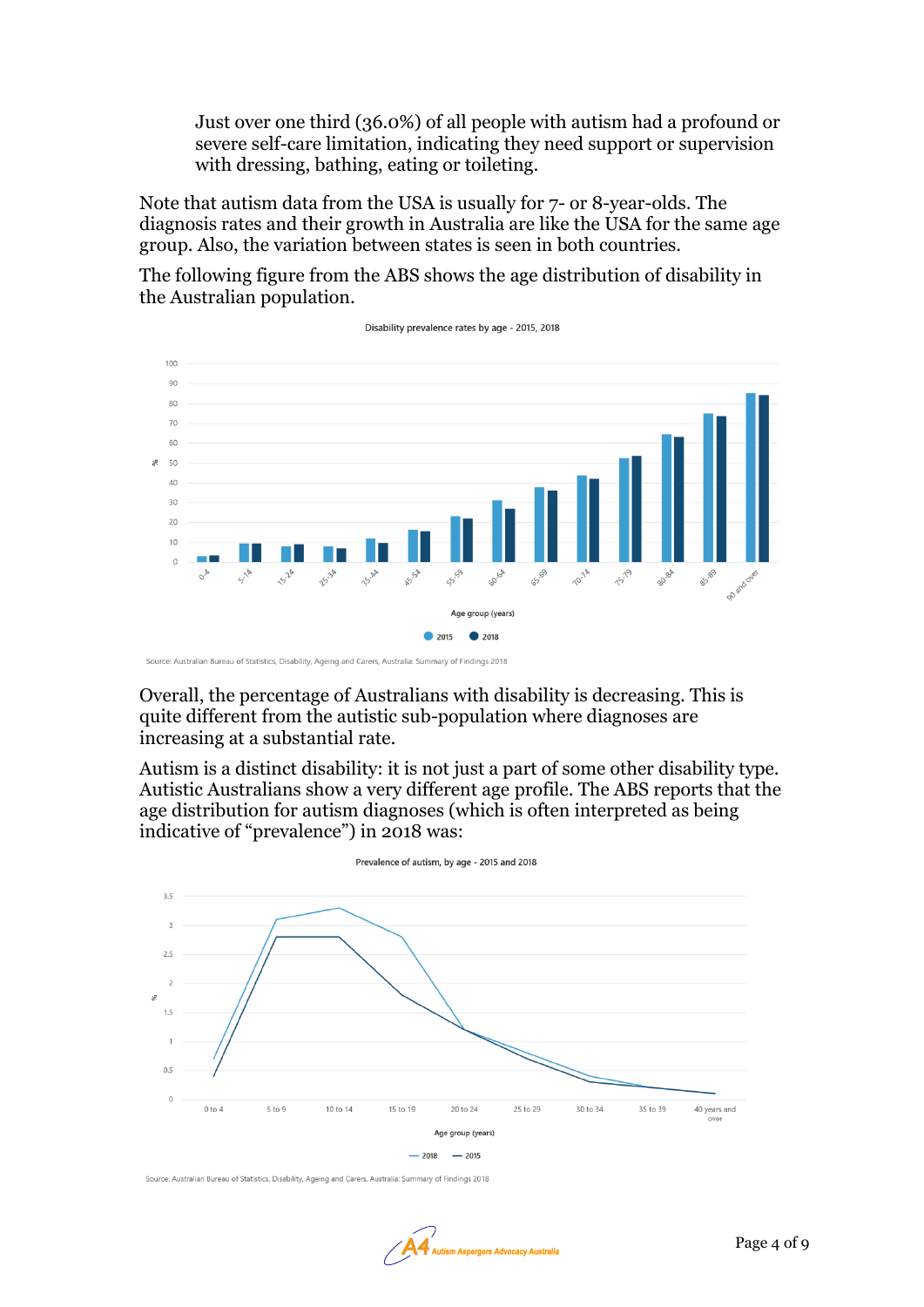The diagnosis rate for people aged over 35 years is 1/10th that for teenagers. The chart shows that growth in autism numbers from 2015 to 2018 was largely from the ageing of teenagers 15-19 years old and a lesser increase in diagnoses up to 15 years of age.

Notice that the ABS estimates there were 50,300 autistic children aged 10-14 years. It takes 10,060+ new diagnoses each year to maintain this diagnosis rate in the population. The data for Medicare Item 135 in Annex A of the joint submission shows 13,138 new diagnoses by paediatricians and 309 by psychiatrists (Item 289) of children under 13 years of age in 2019 which suggests that diagnosis rates continue to rise. The Medicare data shows 20- 30% increase over the 3 years to 2018 or 2019, consistent with growth in numbers reported by the ABS. Presumably, the Health Department can find the numbers for 2020 and 2021 and see whether this growth in autism diagnoses is ongoing.

The shape of the autism diagnosed by age curve is challenging (chart above). The reason for the massive difference between child and adult diagnosis rates is not known.

- It is unlikely that actual autism prevalence has increased to this extent.
- Nor is most of the drop off in diagnosis rates for adults likely to be due to chronic mortality issues even though autistic people are likely to die younger.
- The cost and difficulty of getting an ASD diagnosis as an adult (or over 13 years of age) is a likely contributor to the low adult diagnosis rate. Also, the lack of expertise in the health sector for diagnosing autistic adults is a likely contributor.
- There are some signs that some less severe cases are being diagnosed resulting in higher diagnosis rates for younger Australians, though this brings little improvement in education and employment outcomes (which would be expected for noticeably milder cases being diagnosed)

The "prevalence" chart above suggests massive under-diagnosis of autistic adults. The health and generally outcomes for autistic adults, especially undiagnosed autistic adults, are extremely poor. The Australian Psychology Society observed7:

International research shows that outcomes for adults with autism are mixed, with lower rates of social inclusion and employment and often poor daily-living skills, and poor mental and physical health. The best outcomes appear to be for those with higher IQ and better language skills, but around half of adults with autism remain living at home, less than half engage in some form of employment or education, few marry and only about 25 per cent have friends (Howlin & Moss, 2012).

The ABS reports abysmal outcomes for autistic Australians in education and employment.

<sup>7</sup> <https://psychology.org.au/inpsych/2017/april/richdale>

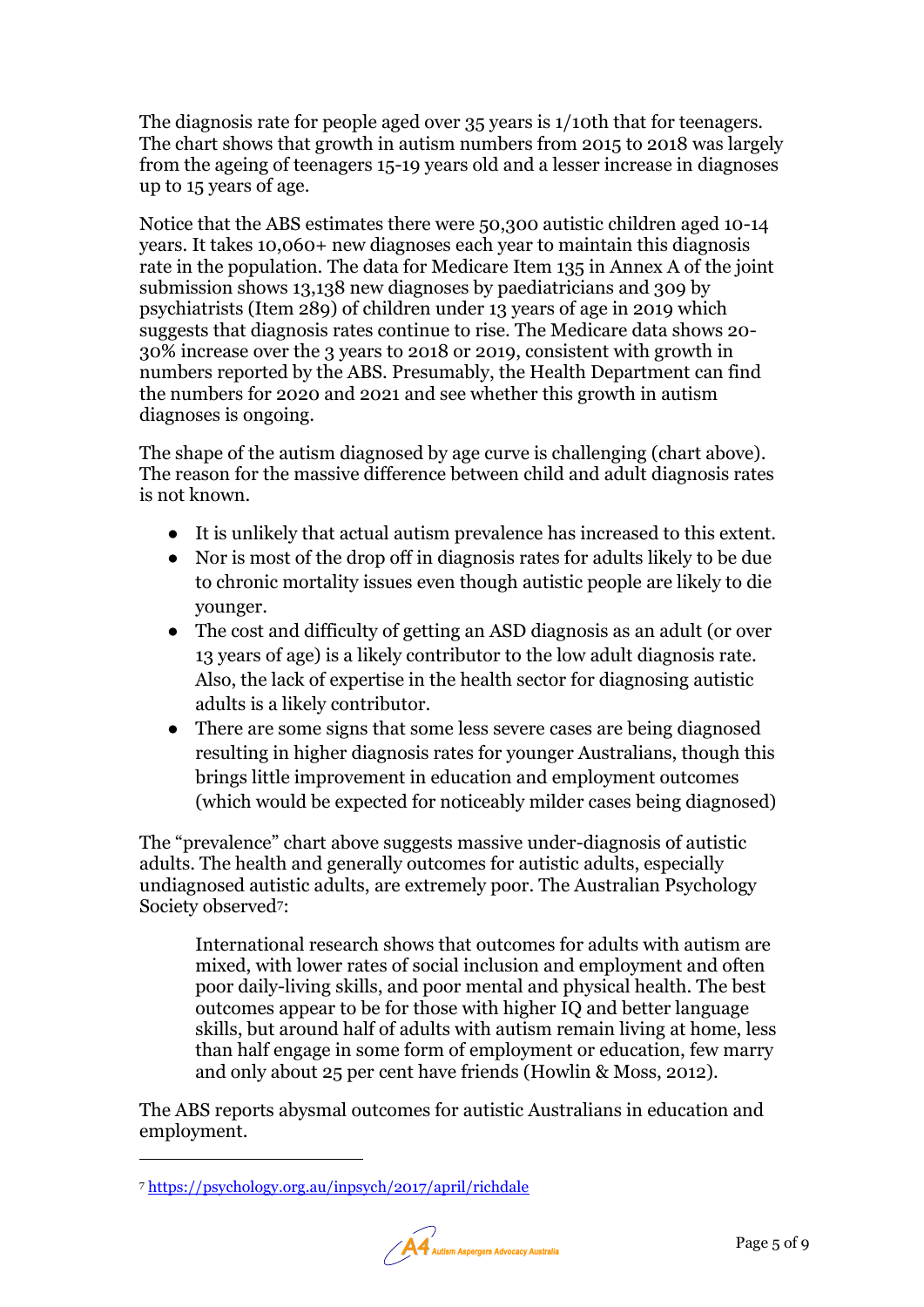Some officials believe, and even claim, that rising diagnosis rates are due to over-diagnosis or some form of diagnostic transfer. But the Government's quest for evidence of over-diagnosis was not very fruitful - see [https://a4.org.au/node/1213.](https://a4.org.au/node/1213)

The following table, from [A4's recent submission on NDIS sustainability](https://a4.org.au/node/2362), shows NDIS participation rates for autistic children state/territory. It shows the percentage of each state's children who are currently autistic NDIS participants (not including those with autism as a secondary disability).

|             | NDIS - autism |         |          | <b>NDIS</b> rates |         |
|-------------|---------------|---------|----------|-------------------|---------|
| Age (years) | 0 to 6        | 7 to 14 | 15 to 18 | 0 to 6            | 7 to 14 |
| <b>ACT</b>  | 248           | 1,325   | 398      | 0.63%             | 2.97%   |
| <b>NSW</b>  | 7,124         | 23,869  | 6,100    | 1.03%             | 2.90%   |
| NΤ          | 148           | 568     | 102      | 0.61%             | 2.03%   |
| <b>QLD</b>  | 4,257         | 17,125  | 4,267    | 0.96%             | 3.05%   |
| SΑ          | 1,795         | 8,622   | 2,406    | 1.29%             | 5.01%   |
| <b>TAS</b>  | 431           | 1,513   | 469      | 1.04%             | 2.87%   |
| <b>VIC</b>  | 5,197         | 21,159  | 4,707    | 0.93%             | 6.23%   |
| <b>WA</b>   | 1,587         | 6,782   | 2,301    | 0.66%             | 2.41%   |
| Australia   | 20,788        | 80,972  | 20,752   | 0.95%             | 3.09%   |

On average 3% of school-age children are NDIS participants with autism as their primary diagnosis. The variation between states is more than a factor or 2. The highest rates are in Victoria (6.23%) and South Australia (5%).

Health officials often (and incorrectly) regard autism as a subtype of Intellectual Disability. The ACT Health Directorate told its Review of Intellectual Disability that 70% of autistic people have an Intellectual Disability; then they dropped any consideration of the needs of autistic Canberrans. The maximum rate of intellectual disability is 2.2% (2 standard deviations below the mean) though most estimates suggest 1-1.8% of people have intellectual disability. With 3.3% of school-age children being autistic (and NDIS participants), if all children with intellectual disability (max. 2.2%) were also autistic then at most 67% of autistic children could have intellectual disability. The CDC in the USA, using data from 2008, estimated around 30- 40% of autistic children also had intellectual disability, though many are also had borderline ID. With increased ASD diagnosis rates since then, the rate of autism with comorbid ID is likely to have dropped further since then.

Apparently, the health sector expects that Australia's health system can address the needs of autistic Australians by addressing the needs of people with Intellectual Disability. Basically, the health officials expect that needs not related to intellectual disability do not need to be addressed, and the "roadmap" for Intellectual Disability has autism covered. This gross misconception ignores the distinct needs of autistic people such as social isolation, communication disorder, dysfunctional behaviour, sensory issues, and many more that are not associated with intellectual disability. It ignores

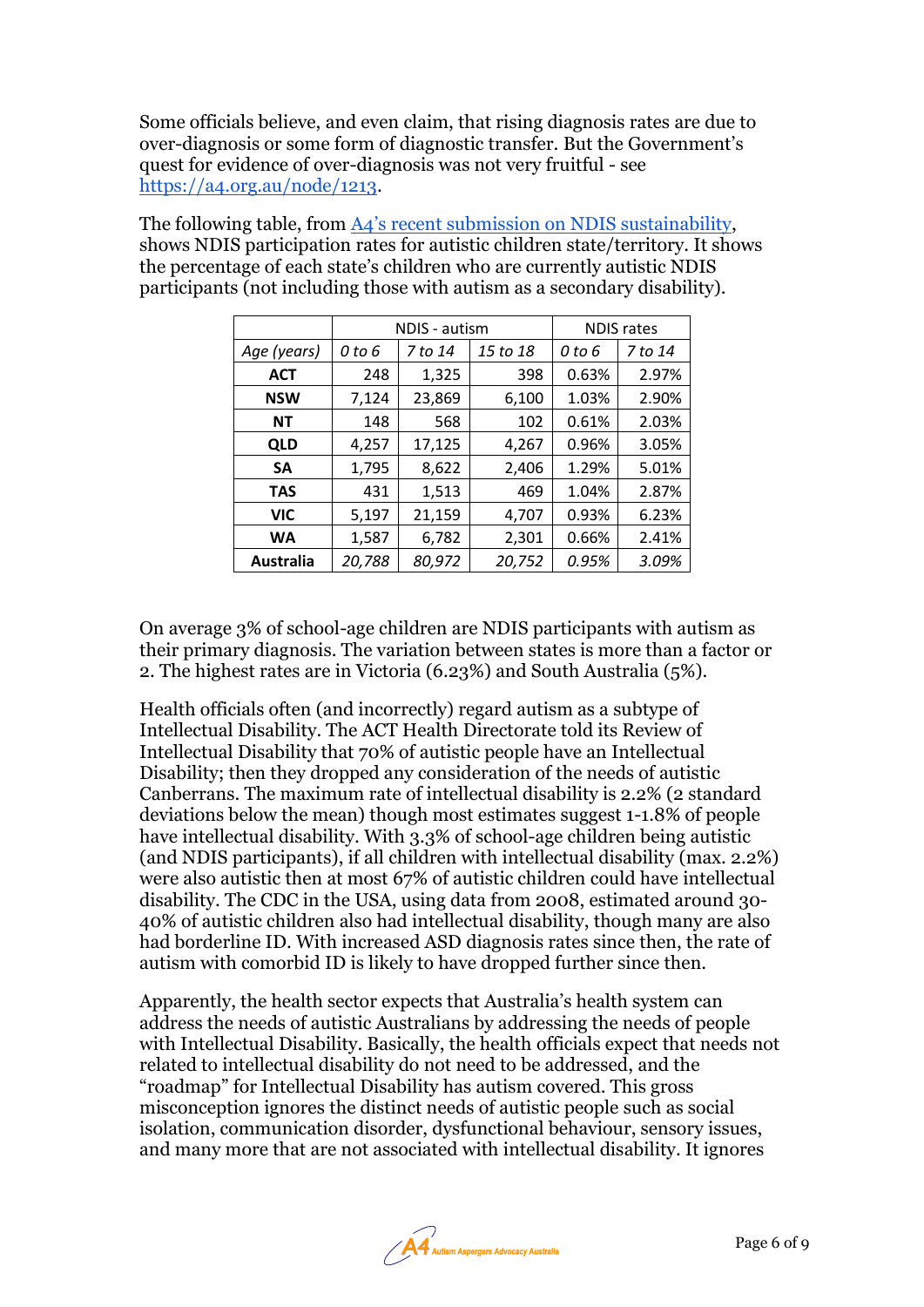the part of every ASD diagnosis where the diagnosing clinician identifies that the person being diagnosed *needs* disability support for their autism.

There may be some overlap between intellectual disability and autism in relation to mental health. Occasionally, for example the Burdekin Report of the early 1990s, identified the discriminatory lack of mental health support for people with intellectual disability. A similar issue now exists for autistic people with mental illness: their needs are unrecognised and unmet. This is another example of disability discrimination.

Autistic diagnoses have been a challenge for women. Traditionally, the male:female ratio for autism was reported as 4:1 or higher. Based on ABS 2018 data, government's joint submission on autism said:

Boys are diagnosed with autism at 3.5 times the rate of girls, with prevalence rates of 1.3 per cent and 0.4 per cent respectively.

The latest NDIS Quarterly Report has a M:F ratio of 2.8:1 for autistic NDIS participants.

The government's joint submission to the Senate Select Committee on Autism fails to mention autism is the biggest disability in the NDIS. At the time, 31% of NDIS participants listed autism as their primary disability. This is substantially more autistic NDIS participants than the NDIA expected.

The number of autistic NDIS participants continues to increase. Minister Reynolds suggested that there may be sustainability issues associated with the number and cost of autistic participants.

For decades, Australian researchers<sup>8</sup> have been telling the Health Department about especially poor outcomes for people with intellectual disability and developmental delay. The Government has largely ignored the information, though the Health Department recently released its [National Roadmap for](https://www.health.gov.au/initiatives-and-programs/national-roadmap-for-improving-the-health-of-people-with-intellectual-disability)  [Improving the Health of People with Intellectual Disability](https://www.health.gov.au/initiatives-and-programs/national-roadmap-for-improving-the-health-of-people-with-intellectual-disability) … now that autism has overtaken ID in NDIS participant numbers. The Health Department says it has [an emphasis on mental health,](https://www.health.gov.au/health-topics/mental-health-and-suicide-prevention/what-were-doing-about-mental-health?utm_source=health.gov.au&utm_medium=callout-auto-custom&utm_campaign=digital_transformation) though it seems to have little or no idea how to address the mental health needs of autistic Australians.

Research tells us …

Rates of death are higher for autistic individuals compared to the general population. There is higher risk of death for autistic individuals who have additional mental and physical health conditions. The leading causes of death for autistic individuals with and without ID are "nervous system and sense disorders", which includes epilepsy and "injury and poisoning", respectively. To minimize risk of death, it is important to manage the mental and physical health individuals on the autism spectrum and to better understand the circumstances surrounding preventable deaths for this population.

<sup>8</sup> Especially Nick Lennox and Prof. Trollor.

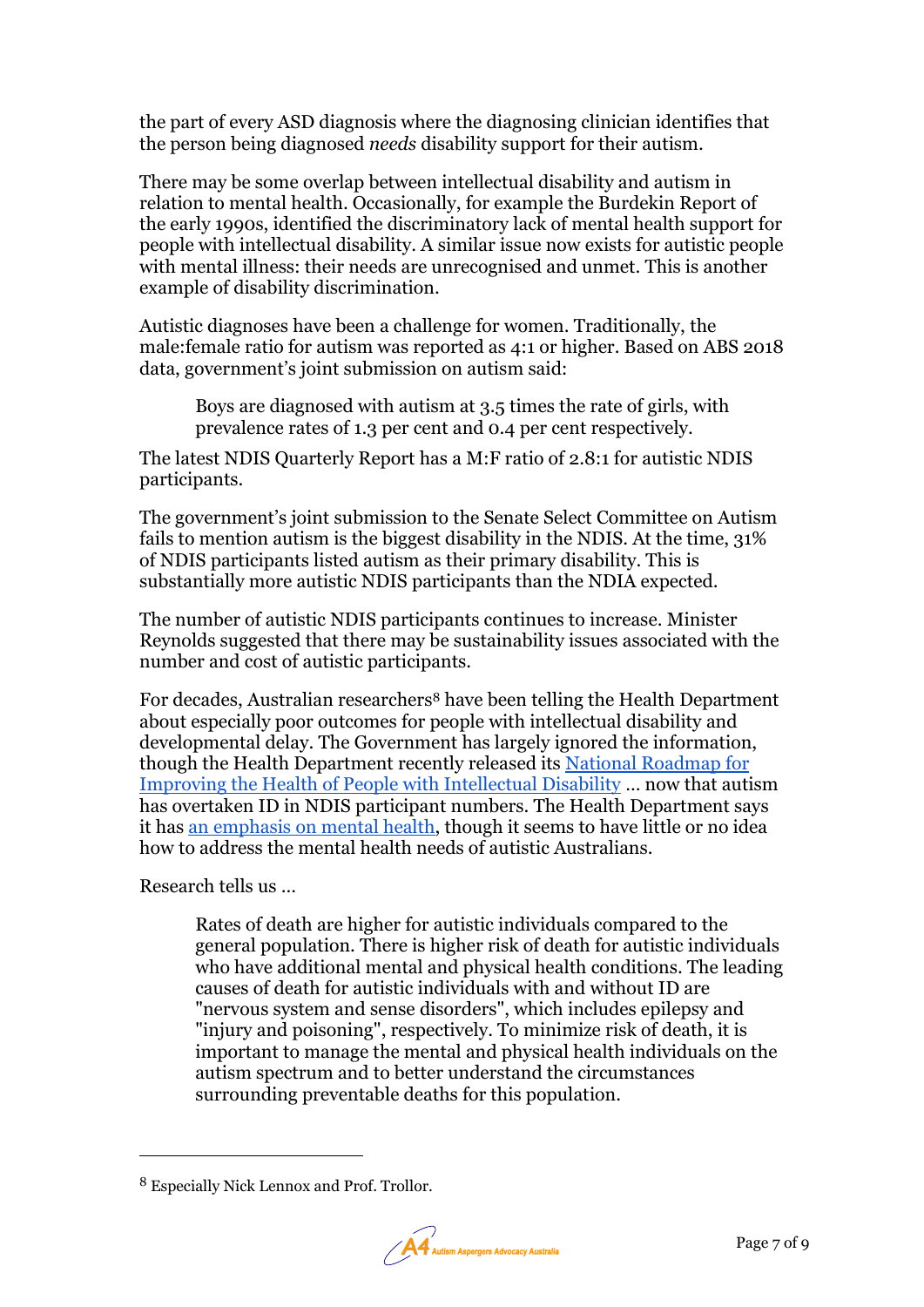Hwang YIJ, Srasuebkul P, Foley KR, Arnold S, Trollor JN. Mortality and cause of death of Australians on the autism spectrum. Autism Res. 2019 May;12(5):806-815. doi: 10.1002/aur.2086. Epub 2019 Feb 25. PMID: 30802364.

<https://pubmed.ncbi.nlm.nih.gov/30802364/>

and

Autism spectrum disorder is associated with high rates of co-occurring health conditions. While elevated prescription rates of psychotropic medications have been reported in the United Kingdom and the United States, there is a paucity of research investigating clinical and prescribing practices in Australia. This study describes the problems managed and medications prescribed by general practitioners in Australia during encounters where an autism spectrum disorder was recorded. Information was collected from 2000 to 2014 as part of the Bettering the Evaluation and Care of Health programme. Encounters where patients were aged less than 25 years and autism spectrum disorder was recorded as one of the reasons for encounter and/or problems managed (n = 579) were compared to all other Bettering the Evaluation and Care of Health programme encounters with patients aged less than  $25$  years (n =  $281,473$ ). At 'autism spectrum disorder' encounters, there was a significantly higher management rate of psychological problems, and significantly lower management rates of skin, respiratory and general/unspecified problems, than at 'nonautism spectrum disorder' encounters. The rate of psychological medication prescription was significantly higher at 'autism spectrum disorder' encounters than at 'non-autism spectrum disorder' encounters. The most common medications prescribed at 'autism spectrum disorder' encounters were antipsychotics and antidepressants. Primary healthcare providers need adequate support and training to identify and manage physical and mental health concerns among individuals with autism spectrum disorder.

Birch RC, Foley KR, Pollack A, Britt H, Lennox N, Trollor JN. *Problems managed and medications prescribed during encounters with people with autism spectrum disorder in Australian general practice.* Autism. 2018 Nov;22(8):995-1004. doi: 10.1177/1362361317714588. Epub 2017 Sep 15. PMID: 28914073.

It is important to note that these abysmal health outcomes for autistic adults arise when the autism diagnosis rate for Australian adults is most likely a small fraction of the actual prevalence. Too often, discrimination and other barriers to health care are fatal for autistic people.

Evidence given to the DRC<sup>9</sup> describe a health system failing autistic people.

9 [https://disability.royalcommission.gov.au/system/files/2020-10/Report%20-](https://disability.royalcommission.gov.au/system/files/2020-10/Report%20-%20Public%20hearing%204%20-%20Healthcare%20for%20people%20with%20cognitive%20disability.pdf) [%20Public%20hearing%204%20-](https://disability.royalcommission.gov.au/system/files/2020-10/Report%20-%20Public%20hearing%204%20-%20Healthcare%20for%20people%20with%20cognitive%20disability.pdf) [%20Healthcare%20for%20people%20with%20cognitive%20disability.pdf](https://disability.royalcommission.gov.au/system/files/2020-10/Report%20-%20Public%20hearing%204%20-%20Healthcare%20for%20people%20with%20cognitive%20disability.pdf)